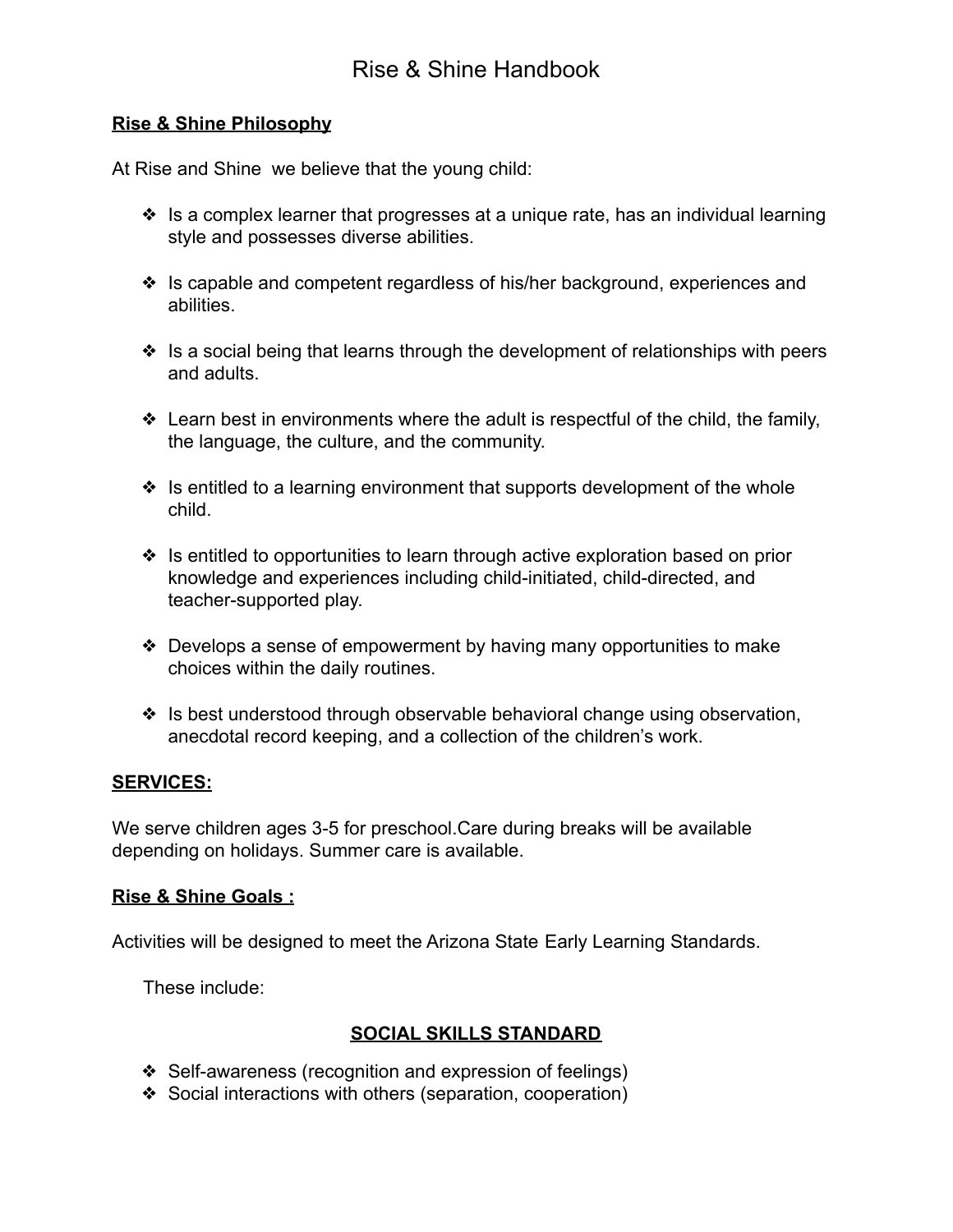- ❖ Responsibility for self and others (self-control, respect)
- ❖ Approaches to learning (curiosity, initiative, persistence, creativity, problem-solving, confidence)

### **LANGUAGE STANDARD**

- ❖ Oral language development (listening and understanding, speaking and communicating)
- ❖ Pre-reading process (print awareness, book handling skills, sounds and rhythms of spoken language, letter knowledge, vocabulary development)
- ❖ Pre-writing process (written expressions)

## **MATHEMATICS STANDARD**

- ❖ Number sense & operations (number sense, numerical operations)
- ❖ Data analysis (collection and organization, data analysis)
- ❖ Patterns (patterns)
- ❖ Geometry and measurement (spatial relationships & geometry, measurement)
- ❖ Structure and logic (logic and reasoning)

## **SCIENCE STANDARD**

❖ Inquiry (observations, questions, and hypotheses, investigation, analysis and conclusion, communication)

## **SOCIAL STUDIES STANDARD**

- ❖ American history (research skills)
- ❖ World history (contemporary world)
- ❖ Civics and government (rights, responsibilities and roles of citizenship)
- ❖ Geography (the world in spatial terms, family identity/human systems)
- ❖ Economics (foundations of economics)

## **PHYSICAL DEVELOPMENT STANDARD**

- ❖ Physical and motor development (gross motor and fine motor development)
- ❖ Health (personal health and hygiene)
- ❖ Safety (safety/injury prevention)

## **FINE ARTS STANDARD**

- ❖ Visual art (crating art, art in context, art as inquiry)
- ❖ Music and Creative Movement (creating music, music and creative movement in context, music and creative movement as inquiry)
- ❖ Dramatic Play (creating dramatic play, dramatic play in context, dramatic play as inquiry)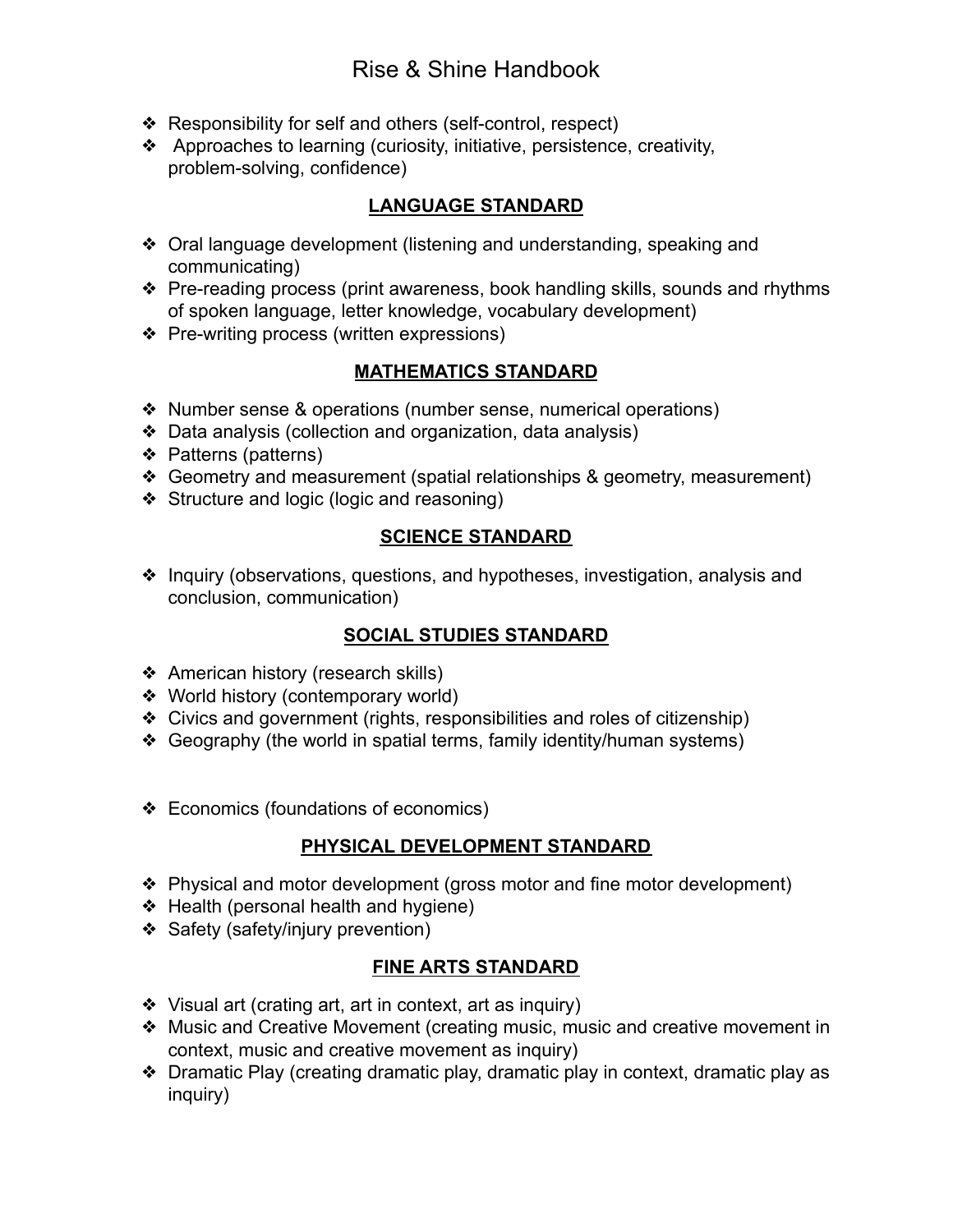### **CURRICULUM**

In order to provide children with the building blocks necessary for later school success, Rise & Shine preschool will utilize the OWL Curriculum. OWL Curriculum is a research-based program that helps teachers create rich environments for learning, interact with children in ways that promote development and learning, support children's pre-academic learning through play, encourage children's social competence, and develop strong home-school connections. Weekly newsletters will be available.

### **ASSESSMENT/PROGRESS MONITORING**

Learning outcomes will be measured using the OWL Observation Checklist. This is an observation-based assessment system for children that includes ongoing assessing everyday classroom experiences in all areas of development, as well as more focused assessment tasks for predictors of school readiness in the areas of literacy and numeracy.

### **DAILY ROUTINE**

The daily routine in our preschool includes large group, small group and individual instruction. Themes will be used to plan learning activities throughout the day and to intentionally determine materials and activities placed in learning centers. Our learning explores the classroom and outdoor setting, and includes free time play.

### **TRANSITION IN/OUT OF PRESCHOOL**

It is our hope that parents and staff become partners in the learning and growing process of your child. We hold an open house prior to the first day of school to allow parents and children to become familiar with our preschool classroom, staff and other children. We also send home a child questionnaire which helps us to get to know your child as we head into the school year. At the end of the school year, generally the last few weeks of May, we will visit the kindergarten classrooms. We arrange visits to explore the dynamics of the class and participate in activities to help the children with the expectations and transition into kindergarten.

#### **PARENT/TEACHER CONFERENCES**

We like to share with you the progress your child is making. We will do this by holding an open house, informal chats at arrival and departure time, phone calls or notes and weekly newsletter. We hold two parent/teacher conferences per year; the first will be during the months of November and December and the second will be at the end of the school year during the months of April and May. We will also set up additional conferences throughout the year if family feels necessary.

#### **ENROLLMENT INFORMATION**

Before your child's first day at preschool, the following materials must be returned to us: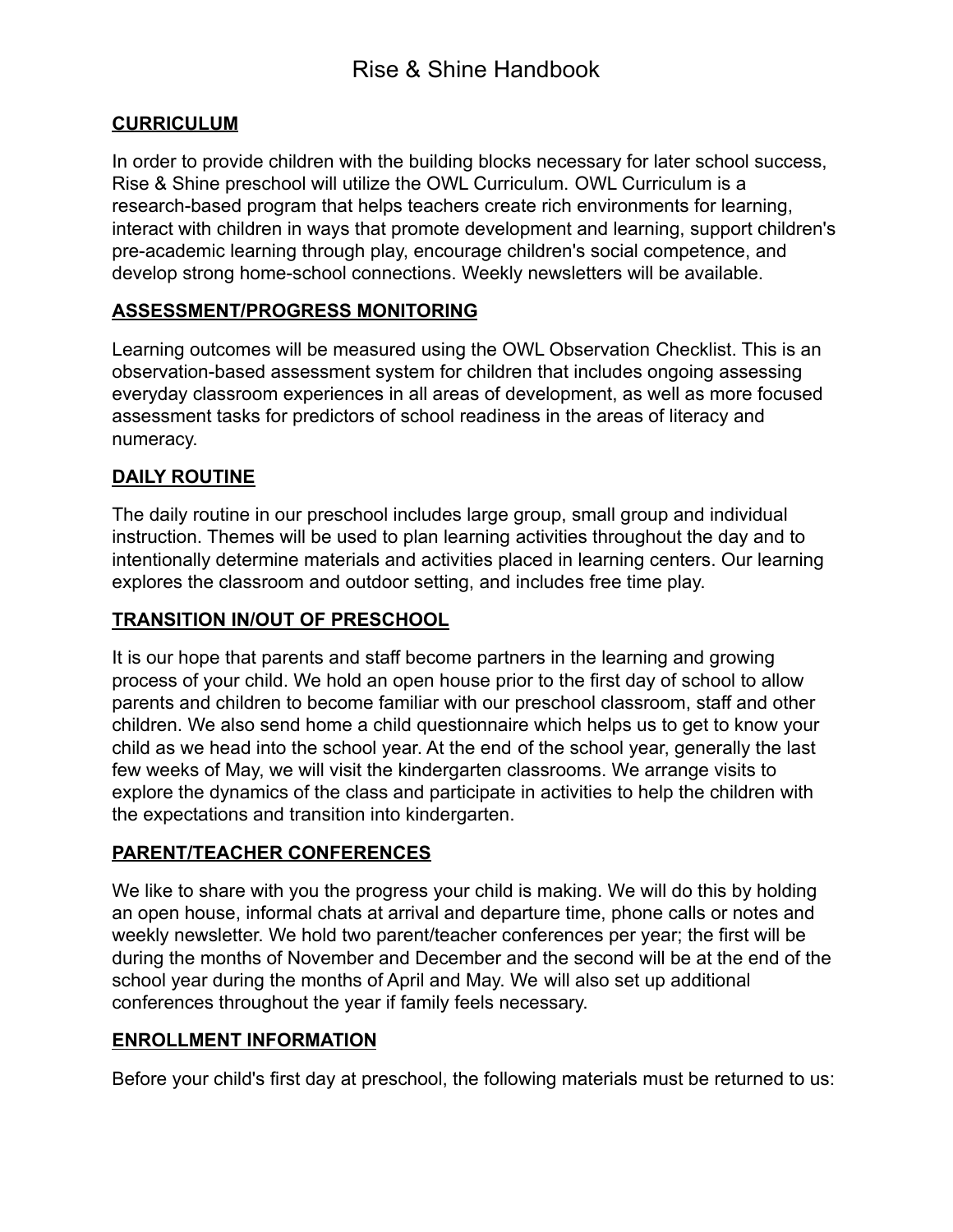- ADH's Form
- Birth Certificate
- Immunization Record Form
- Enrollment Contract

## **FEES**

Tuition is based on student enrollment agreement (Full time, Part time) unless otherwise specified by parent. If a student is absent from school, they will still be charged the complete monthly rate. Exceptions will be made on an individual basis. Students that are utilizing after care will be billed the complete aftercare rate regardless of days in attendance.

8:00 - 3:30 - \$550

8:00 - 11:30 - \$350

8:00 - 5:00 - \$700

Tuition is due the 1st of every month. A \$10 late fee will be applied to late payments after the 5th of the month. There is a \$30 returned check fee. We do not prorate or have make-up days if your child is absent or when the school is closed for holidays, breaks, etc. We do follow the COCSD school calendar.

## **FINANCIAL AIDE**

Rise & Shine preschool holds a contract with the Arizona Department of Economic Security Child Care subsidies. You can contact DES for further assistance at (602)542-1025.

## **HOURS OF OPERATION/LATE POLICY**

Rise & Shine Preschool hours are part time 8:00-11:30 a.m. Full time 8:00 - 3:30 pm Full time + after care 8:00 - 5:00 pm Before-care is available beginning at 7:30, Preschool doors open at 7:30. Please have your child in the classroom at or before 8:00. Instructional time will begin promptly at the beginning of our day and it will make for a smoother transition and start time.

## **REFERRAL POLICY**

If a parent or teacher is concerned about their child's development, they may be referred through Rise & Shine to Child Find, (Child Find makes monthly visits to the school's campus), or the family's physician. For behavioral issues, we will seek help through Smart Support.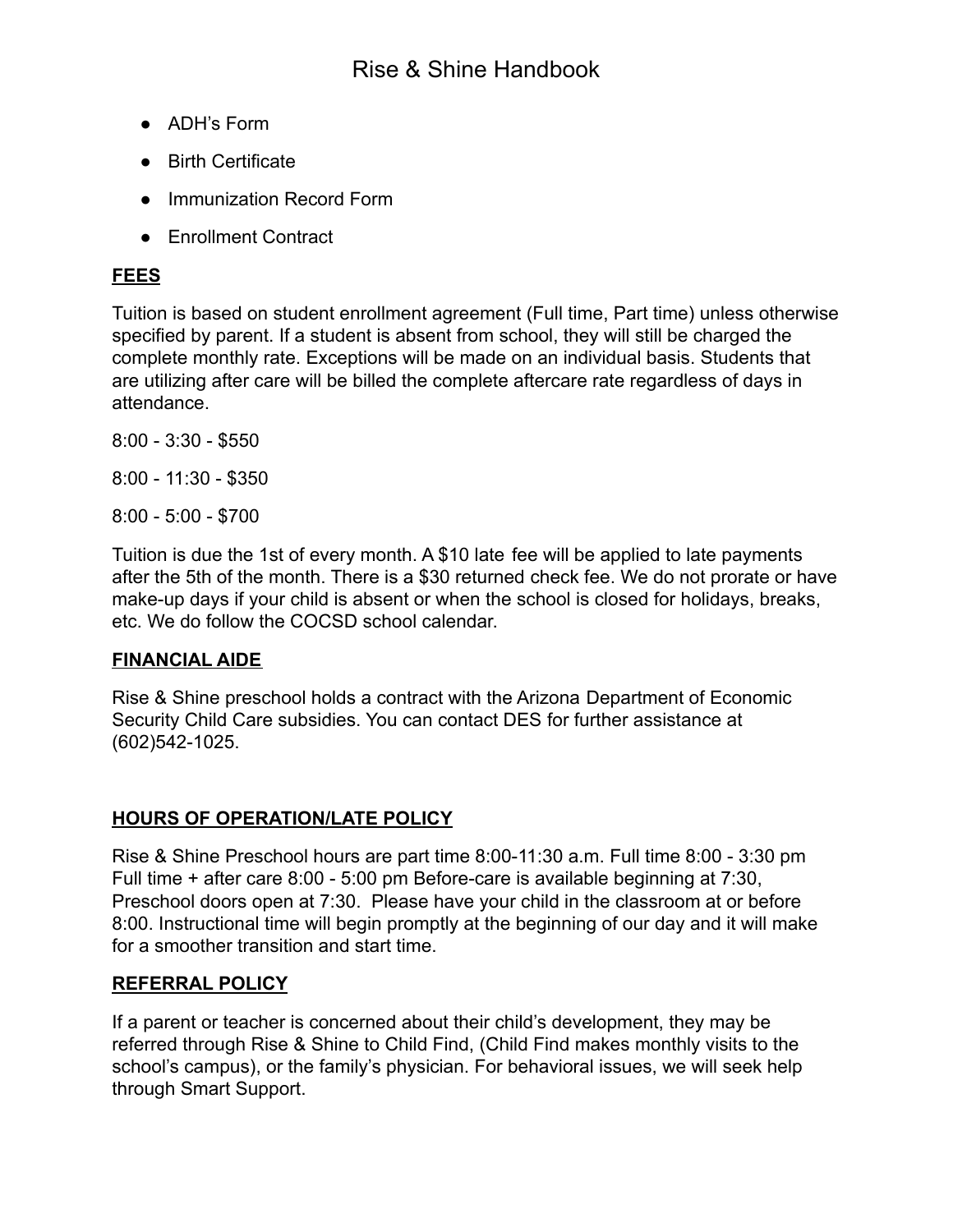#### **TRANSPORTATION**

Rise & Shine does not provide transportation to and from school. Parents/guardians are responsible for transporting their child, which includes escorting child into the school to sign them in and out each day.

#### **TERMINATION/WITHDRAWAL**

Rise & Shine Preschool retains the right to terminate, at its discretion, the enrollment of a child. The purpose of the termination policy is to acknowledge that children develop at different rates, and some three and four year olds are not ready for the preschool setting. Reasons for termination include but are not limited to:

- Separation can cause some children to become emotionally upset for extended periods of time. This difficulty may disappear with maturity, and a child that re-enrolls in six months or a year may prove that they are ready. The preschool's staff may suggest helpful alternatives, including shortened days.
- Some children may display behaviors that pose a threat to themselves or others. For the protection of all, repeated aggression must be addressed. A meeting with parents or guardians will be scheduled. If unsafe behavior continues, staff will help families find assistance.
- Though we recognize that occasional accidents can occur, for some three and four year olds, toileting can be an issue. Due to licensing constraints, the Preschool is not an appropriate program for children who are not consistently using the toilet.
- The staff at our preschools will share the philosophy, policies, procedures, and curriculum with parents as they visit the school and through this handbook. It is our assumption then, that families are comfortable with our program when they enroll their child. However, if it becomes clear that parents have disagreements with the classroom that cannot be resolved, the staff will ask that the family seek a setting that is more compatible with their beliefs.
- Please see our Health & Safety Handbook for a further explanation of policies.
- Chronic Absenteeism.

#### **CHRONIC ABSENTEEISM**

Inconsistent attendance is one of the most significant barriers to your child receiving quality education and entering kindergarten ready to succeed. Punctuality is important. When your child is tardy he or she misses out on learning opportunities and may fall behind. Additionally, consistent tardiness is a distraction and may slow the progress of the entire class when it interrupts lessons and activities. Per program expectations, it is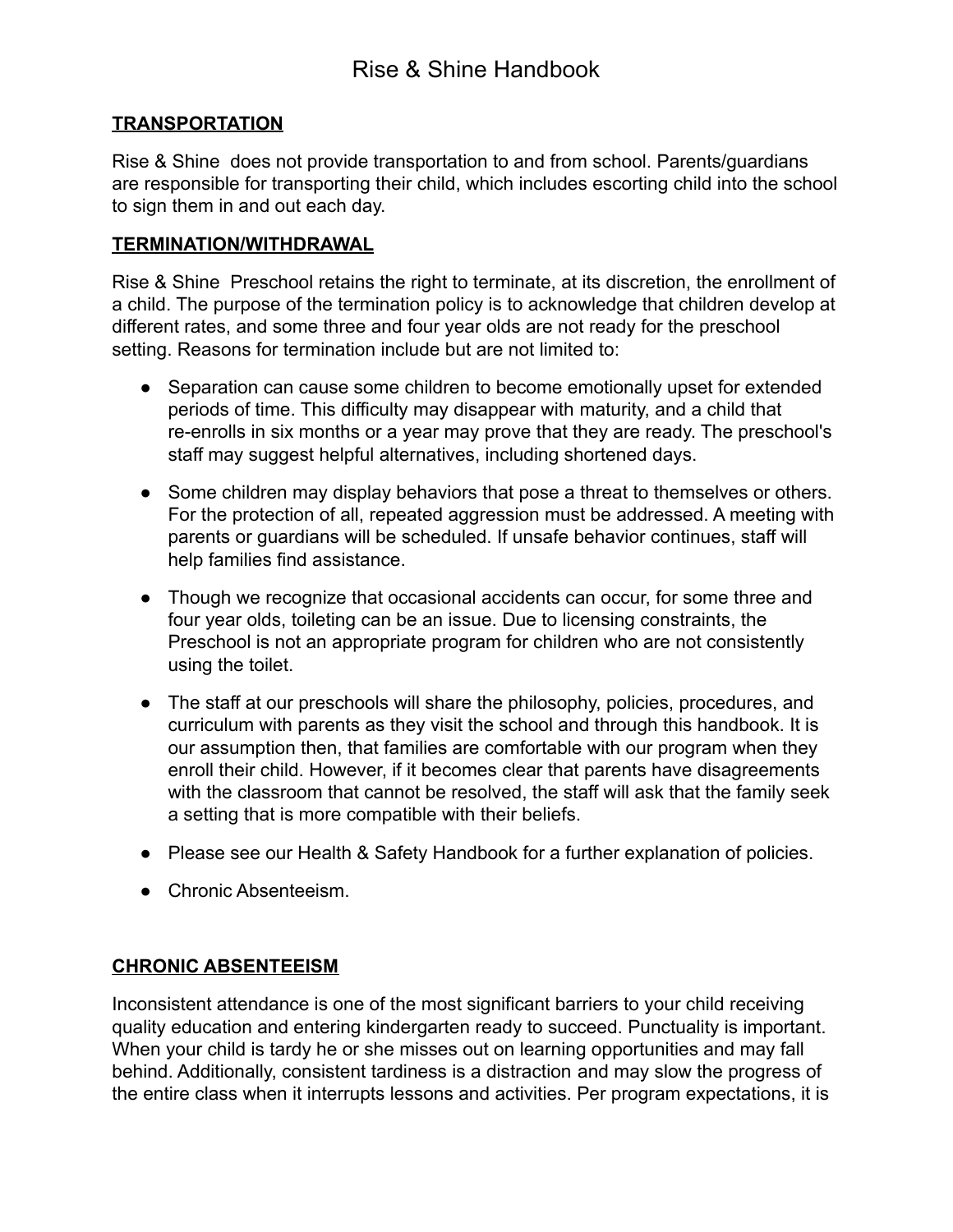required that children receiving scholarships/grants be in attendance at least 85% of the time that they are scheduled each month. Students not receiving scholarships/grants are also expected to follow these guidelines and must pay tuition each month the child is enrolled regardless of attendance.

#### **SUPPLIES**

A complete change of clothing must be maintained at the school at all times. Items should be clearly marked with your child's name.

#### **ATTIRE**

We will play outside every day that the weather allows and preschool activities can be messy. Therefore, we suggest that you dress your child using the following guidelines:

- Clothing should be durable and comfortable, and appropriate for the weather.
- Clothing should allow your child to be independent in the bathroom.
- No flip flops, please.

#### **RESTING**

There will be a rest time every afternoon. Children will be asked to rest, but of course, will not be required to sleep. Just as children will not be required to sleep, we will not encourage them to stay awake. Your child's unique needs will determine whether or not he or she needs sleep.

COCSD preschool will provide resting mats. Parents will provide a small, light-weight blanket, to be stored in the classroom. We will ask that the blanket be taken home and laundered at the end of each week.

#### **SNACKS/MEALS**

A snack is provided in the morning preschool hours as well as in the afternoon during aftercare hours. Families must provide lunches and nutritious snacks for their child each day.

#### **TOILETING**

The preschool can only admit children that are toilet trained. Children will be encouraged to use the restrooms both at scheduled times throughout the day, and as needed. We do recognize that accidents happen and they will be treated with sensitivity. Children will be assisted in changing and cleaning up. Soiled clothing will be placed in plastic bags and placed inside the child's backpack and sent home at the end of the day, to be replaced by parents for the next day.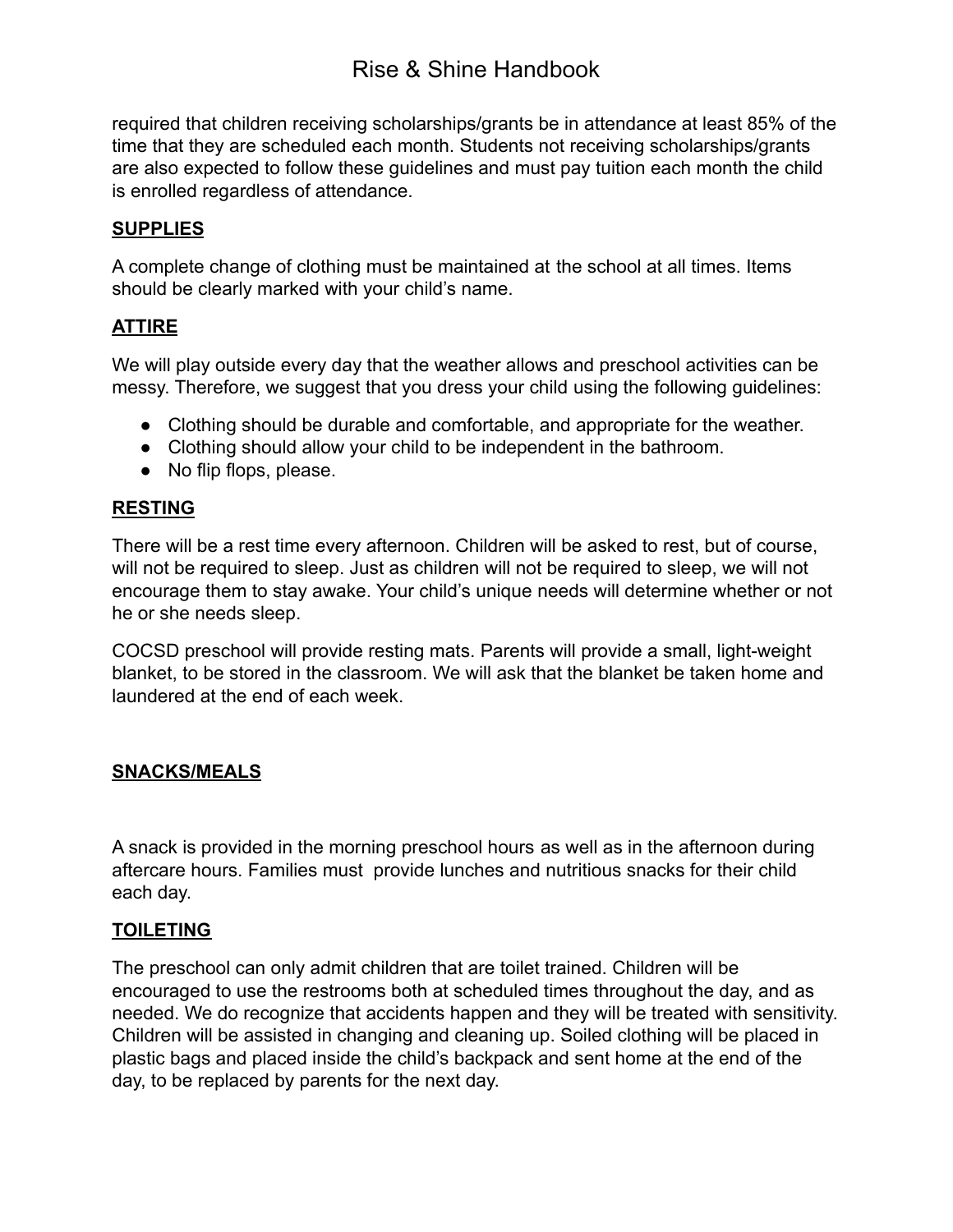If it becomes apparent to our staff that a child is not completely potty trained, we may work together to create a schedule that works better for the child, or choose to dis-enroll the child from the program if the problem is consistent.

A potty trained child is a child who:

- Is able to communicate to an adult that they need to go potty BEFORE they have to go.
- Is able to pull down their undergarments and pull them back up without assistance.
- Is able to wipe themselves clean after using the toilet.
- Is able to get on and off the potty by themselves (with use of a stool if needed.)

## **STORM CLOSING OR DELAYED OPENING**

Preschool closings and delays will be determined by Rise & Shine

### **VISITING Preschool**

Preschools will have an open door policy for parents. We do ask that you do not interrupt the classroom routine, and encourage your child to continue participating in activities and following classroom rules.

#### **EMERGENCY PROCEDURES**

In an emergency situation, parents or guardians will be notified. If they cannot be contacted, we will call the next person on the emergency information form. IT IS THE RESPONSIBILITY OF THE PARENT TO KEEP EMERGENCY FORM UP TO DATE.

If a situation requires more than simple first aide, 911 will be called before parents are contacted.

All accidents will be recorded and reported.

## **ILLNESS**

Please do not bring your child to school if he or she is ill. Preschool staff members will use their own discretion in determining if a child should be excluded because of an illness.

A child that becomes ill during the day will be assessed by staff. Parents will be notified and asked to pick up the child as soon as possible. IF THE PARENT CANNOT BE REACHED, WE WILL CALL THE EMERGENCY CONTACT, who must be someone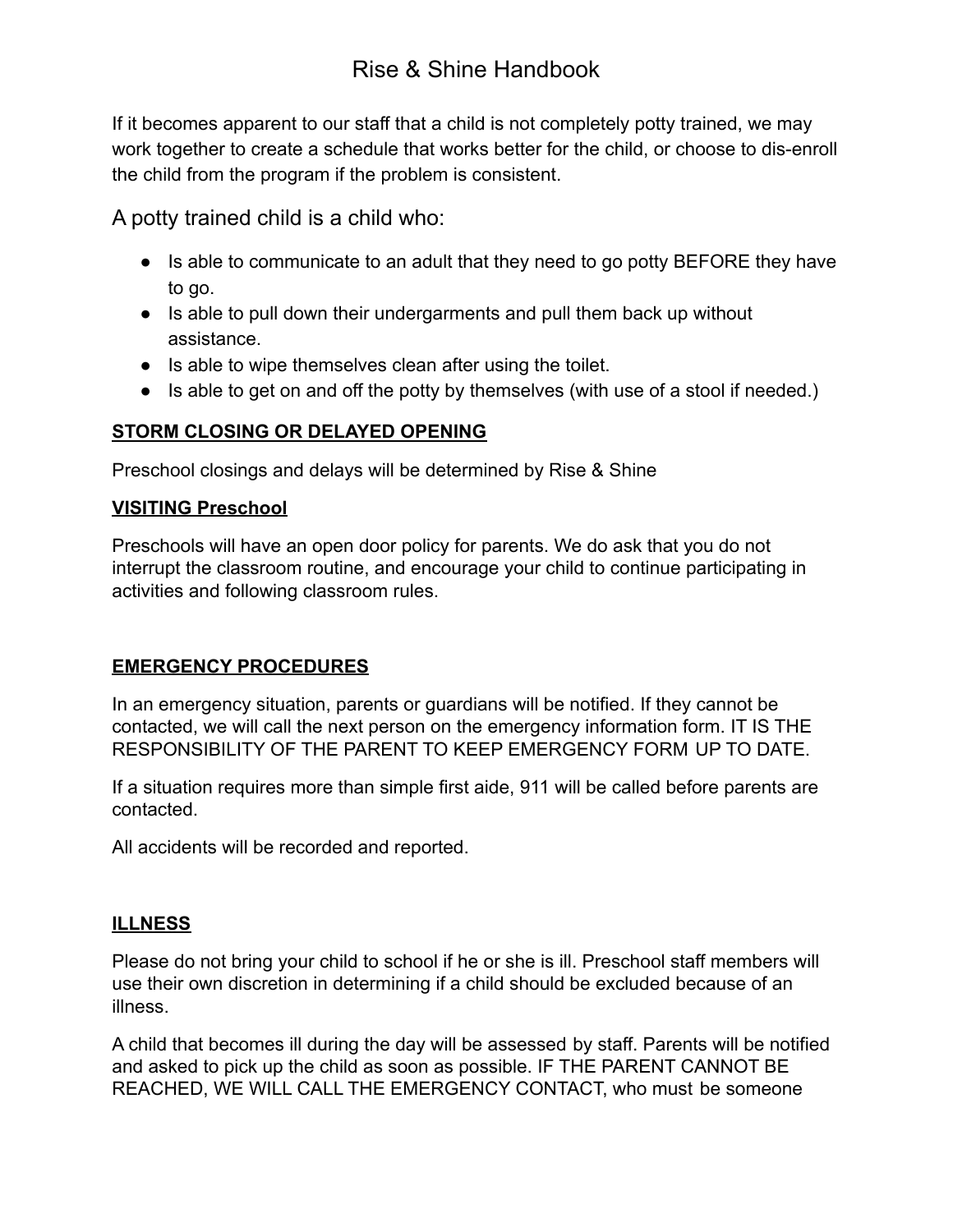willing to care for your child and has transportation to and from the school.

Symptoms calling for exclusion include:

- ❖ A fever of 100 degrees F or higher.
- ❖ Diarrhea
- ❖ Vomiting
- ❖ A draining rash or sore
- ❖ Eye discharge or pinkeye
- ❖ Lice or nits
- ❖ Extreme fatigue

## **MEDICATIONS**

Medications (over the counter or prescription) will be administered by the staff under the following circumstances only:

Written consent of the parent (including topical creams, and sunscreen)

Medications in their original container with the child's name, the date the prescription was filled, and any expiration date.

Medications will be kept in the school heath office of the school health aide. Unused medications will be returned to parents.

## **BEHAVIOR MANAGEMENT/GUIDANCE**

Children, at times, experience what is considered inappropriate behavior in group situations. The preschools will uphold state standards of behavior management.

We will attempt to teach expected behavior through modeling, positive reinforcement, and logical consequences. We will do so by having realistic expectations of children. Setting clear but simple limits to meet their understanding. We will create an environment that encourages harmony and helps prevent inappropriate behavior.

## **HEALTH & SAFETY POLICIES AND PROCEDURES**

We have established an extensive handbook based on best practices through the guidance of First Things First and Arizona Department of Health requirements. The handbook is available for parents, staff and visitors to review.

## **EMPOWER PROGRAM**

Our facility is currently enrolled in The Empower Program through Arizona Department of Health Child Care Licensing. This is a voluntary program for licensed facilities to practice and teach children and their families to live healthy lives.

The Empower Program implements 10 Empower Standards supporting healthy foods, physical activity, preventing exposure to tobacco and second hand smoke, supporting